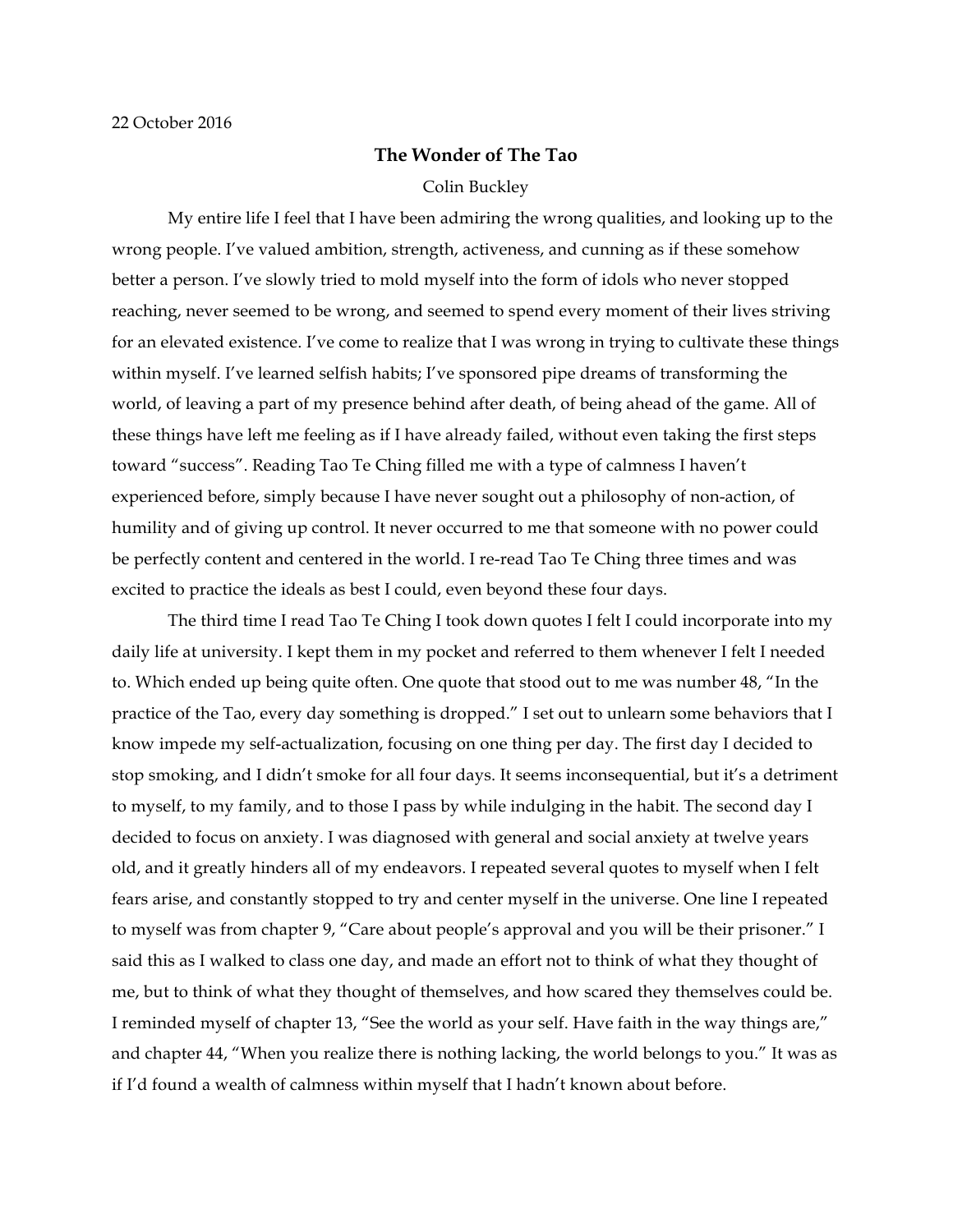On the third day, I set out to stop fearing deadlines, to stop scolding myself for not doing enough in the pursuit of my career, and to stop trying to steer my life in any direction other than where it would naturally lead me. When I stopped fearing deadlines, I was able to focus on the work, and in focusing on the assignments I could let go of the fear of failure that often impedes my motivation to write. I was able to, "Confront the difficult while it is still easy; accomplish the great task by a series of small acts." (63) I tried to "let go of fixed plans and concepts," (57) and see failure as an opportunity, as it states in chapter 79. When I addressed my frustration with where I am relative to others in my major, I tried to stop comparing myself to others, there is no way I could know their circumstances, and they are no doubt different from my own. A quote I kept on the list with me from chapter 24: "He who rushes ahead doesn't go far. He who tries to shine dims his own light. He who defines himself can't know who he really is." I remembered the Taoist's value of humility, and trying to place myself on some meaningless ladder of hierarchy in my field was not humble, it was assuming things of myself and boasting of abilities that don't contribute to what is truly important. The quote that hit me the hardest, the first time I read through the book, was chapter 29, which made me rethink my long held dream of improving the world. "The world is sacred. It can't be improved. If you tamper with it, you'll ruin it." To think that I could improve the world is not humble, but aside from this, my effort to enforce some kind of change through film or otherwise would only damage a world that is perfect on its own, following its natural path. I've decided to do further searching for a new goal in life, to improve myself before assuming I could ever improve the world.

On the fourth day I set out to evaluate the conflict in my life, not to try to "fix" my confrontations or somehow solve all my problems, but to take in my opposition with a different perspective; a perspective of acceptance and calm instead of matching opposition and defensiveness. One of my biggest stressors has always been other people, even people I consider my close friends. I have a friend here who is struggling with her own problems, but in doing so often negatively affects those around her, as her coping mechanisms are sometimes detrimental. For a while I had been considering slowly seceding from her endeavors, but I hesitated, as I don't like the idea of leaving someone in a tough spot. I remember the chapter that said, "What is a good man but a bad man's teacher? What is a bad man but a good man's job?" I don't want to imply that this person is bad, or that I am any better, because I also remember the passage on closing one's mind in judgment, but this prompted me to stay with